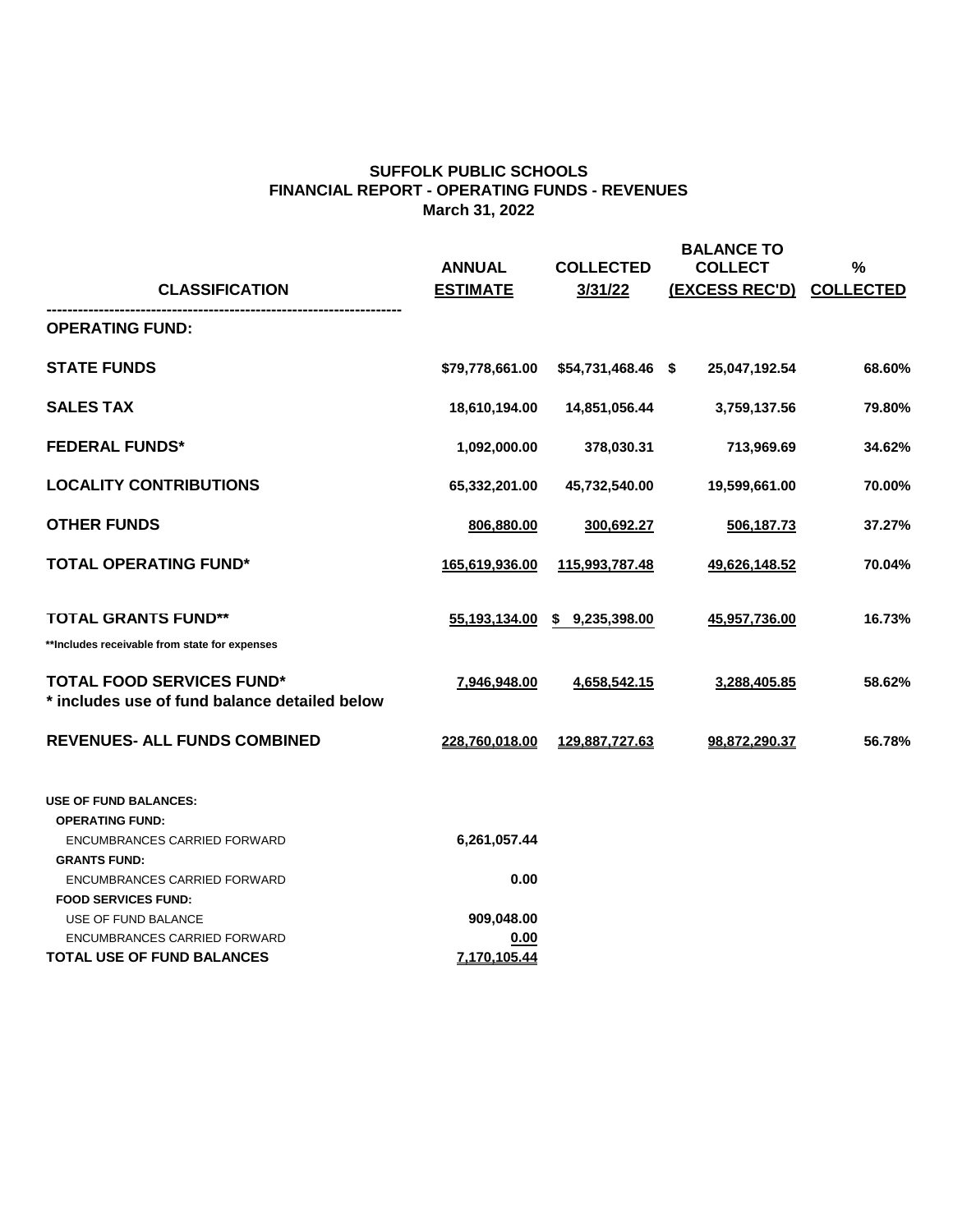.

|                                       | <b>TOTAL</b>   |                   |                     |                       |                |                |
|---------------------------------------|----------------|-------------------|---------------------|-----------------------|----------------|----------------|
|                                       | <b>ANNUAL</b>  | <b>ENCUMBERED</b> | <b>YEAR-T0-DATE</b> | <b>EXPENDED &amp;</b> |                | $\frac{0}{0}$  |
| <b>CLASSIFICATION</b>                 | <b>BUDGET</b>  | 3/31/22           | 3/31/22             | <b>ENCUMBERED</b>     | <b>BALANCE</b> | <b>EXP/ENC</b> |
| <b>OPERATING FUND:</b>                |                |                   |                     |                       |                |                |
| <b>ELEMENTARY REGULAR</b>             | 33,816,906.52  | 33,535.48         | 20,615,354.03       | 20,648,889.51         | 13,168,017.01  | 61.06%         |
| ELEMENTARY VA PRE-K INITIATIVE        | 2,881,749.00   | 0.00              | 1,780,603.15        | 1,780,603.15          | 1,101,145.85   | 61.79%         |
| <b>ELEMENTARY SPECIAL</b>             | 11,416,647.49  | 16,392.87         | 7,433,223.85        | 7,449,616.72          | 3,967,030.77   | 65.25%         |
| ELEMENTARY GIFTED/TALENTED            | 702,715.00     | 0.00              | 419,557.93          | 419,557.93            | 283,157.07     | 59.71%         |
| ELEMENTARY DIAGNOSTICIAN              | 445,938.00     | 0.00              | 328,294.83          | 328,294.83            | 117,643.17     | 73.62%         |
| <b>ELEM SUMMER SCHOOL</b>             | 119,640.00     | 0.00              | 226,709.25          | 226,709.25            | (107,069.25)   | 189.49%        |
| ELEMENTARY SUM SCH SPEC               | 87,406.00      | 0.00              | 83,726.55           | 83,726.55             | 3,679.45       | 95.79%         |
| <b>TOTAL ELEMENTARY SCHOOL</b>        | 49,471,002.01  | 49,928.35         | 30,887,469.59       | 30,937,397.94         | 18,533,604.07  | 62.54%         |
| <b>MIDDLE REGULAR</b>                 | 16,665,601.29  | 13,326.60         | 10,118,900.19       | 10,132,226.79         | 6,533,374.50   | 60.80%         |
| <b>MIDDLE ATLETICS</b>                | 119,102.00     | 0.00              | 34,070.38           | 34,070.38             | 85,031.62      | 28.61%         |
| <b>MIDDLE SPECIAL</b>                 | 5,549,053.50   | 4,506.66          | 3,806,326.73        | 3,810,833.39          | 1,738,220.11   | 68.68%         |
| <b>MIDDLE CTE</b>                     | 442,302.00     | 0.00              | 257,933.18          | 257,933.18            | 184,368.82     | 58.32%         |
| <b>MIDDLE GIFTED &amp; TALENTED</b>   | 334,753.00     | 0.00              | 172,679.68          | 172,679.68            | 162,073.32     | 51.58%         |
| MIDDLE SCHOOL DIAGNOSTICIAN           | 102,107.00     | 0.00              | 74,763.78           | 74,763.78             | 27,343.22      | 73.22%         |
| <b>MIDDLE SUMMER SCHOOL</b>           | 140,013.00     | 0.00              | 119,780.54          | 119,780.54            | 20,232.46      | 85.55%         |
| MIDDLE SCHOOL SUM SCH SPEC            | 43,698.00      | 0.00              | 45,984.92           | 45,984.92             | (2,286.92)     | 105.23%        |
| <b>TOTAL MIDDLE SCHOOL</b>            | 23,396,629.79  | 17,833.26         | 14,630,439.40       | 14,648,272.66         | 8,748,357.13   | 62.61%         |
| <b>HIGH REGULAR</b>                   | 18,999,888.69  | 200,684.05        | 12,804,780.59       | 13,005,464.64         | 5,994,424.05   | 68.45%         |
| <b>HIGH ATHLETICS</b>                 | 883,498.00     | 53,415.72         | 525,983.75          | 579,399.47            | 304,098.53     | 65.58%         |
| <b>HIGH SPECIAL</b>                   | 6,300,624.00   | 4,506.67          | 4,403,620.49        | 4,408,127.16          | 1,892,496.84   | 69.96%         |
| <b>HIGH CTE</b>                       | 1,971,368.16   | 15,920.21         | 1,116,299.35        | 1,132,219.56          | 839,148.60     | 57.43%         |
| <b>COLLEGE AND CAREER ACAD. PRUDE</b> | 1,683,959.00   | 21,520.00         | 1,110,527.44        | 1,132,047.44          | 551,911.56     | 67.23%         |
| <b>HIGH GIFTED &amp; TALENTED</b>     | 202,500.00     | 0.00              | 186,204.26          | 186,204.26            | 16,295.74      | 91.95%         |
| <b>HIGH SCHOOL SPECIALTY PROGRAMS</b> | 164,863.00     | 0.00              | 104,775.44          | 104,775.44            | 60,087.56      | 63.55%         |
| <b>HIGH SCHOOL DIAGNOSTICIAN</b>      | 193,494.00     | 0.00              | 152,214.99          | 152,214.99            | 41,279.01      | 78.67%         |
| <b>HIGH SUMMER SCHOOL</b>             | 168,320.00     | 0.00              | 188,864.88          | 188,864.88            | (20, 544.88)   | 112.21%        |
| HIGH SCHOOL SUM SCH SPEC              | 43,698.00      | 0.00              | 20,275.48           | 20,275.48             | 23,422.52      | 46.40%         |
| <b>TOTAL HIGH SCHOOL</b>              | 30,612,212.85  | 296,046.65        | 20,613,546.67       | 20,909,593.32         | 9,702,619.53   | 68.30%         |
| <b>ISAEP &amp; ALTERNATIVE ED</b>     | 1,694,608.00   | 0.00              | 1,036,201.95        | 1,036,201.95          | 658,406.05     | 61.15%         |
| <b>SPS SUCCESS</b>                    | 282,642.00     | 0.00              | 50,483.38           | 50,483.38             | 232,158.62     | 17.86%         |
| <b>FOCUS CENTER</b>                   | 155,857.00     | 0.00              | 43,240.52           | 43,240.52             | 112,616.48     | 27.74%         |
| ADULT VOCATIONAL - CCAP               | 54,443.00      | 0.00              | 66,024.88           | 66,024.88             | (11,581.88)    | 121.27%        |
| NON-DEPARTMENTAL                      | 355,000.00     | 24,436.39         | (225, 568.11)       | (201, 131.72)         | 556,131.72     | -56.66%        |
| TOTAL INSTRUCTIONAL OTHER             | 2,542,550.00   | 24,436.39         | 970,382.62          | 994,819.01            | 1,547,730.99   | 39.13%         |
| <b>TOTAL INSTRUCTION</b>              | 106,022,394.65 | 388,244.65        | 67,101,838.28       | 67,490,082.93         | 38,532,311.72  | 63.66%         |
| <b>GUIDANCE</b>                       | 4,432,185.00   | 0.00              | 2,772,539.11        | 2,772,539.11          | 1,659,645.89   | 62.55%         |
| SOCIAL WORKERS/VISITING TCHRS         | 567,326.00     | 0.00              | 392,218.15          | 392,218.15            | 175,107.85     | 69.13%         |
| <b>HOMEBOUND</b>                      | 48,254.00      | 0.00              | 36,156.25           | 36,156.25             | 12,097.75      | 74.93%         |
| <b>STAFF DEVELOPMENT</b>              | 129,818.00     | 0.00              | 83,779.25           | 83,779.25             | 46,038.75      | 64.54%         |
| <b>INSTRUCTIONAL SUPPORT</b>          | 4,311,132.00   | 44,066.67         | 3,068,305.54        | 3,112,372.21          | 1,198,759.79   | 72.19%         |
| <b>ADULT SUPPORT - CCAP</b>           | 160,770.00     | 0.00              | 108,978.27          | 108,978.27            | 51,791.73      | 67.79%         |
| <b>CURRICULUM DEVELOPMENT</b>         | 78,555.00      | 0.00              | 29,275.24           | 29,275.24             | 49,279.76      | 37.27%         |
| <b>MEDIA/LIBRARY</b>                  | 2,356,748.00   | 23,675.39         | 1,400,376.12        | 1,424,051.51          | 932,696.49     | 60.42%         |
| <b>PRINCIPAL'S OFFICE</b>             | 9,232,299.00   | 0.00              | 6,613,248.05        | 6,613,248.05          | 2,619,050.95   | 71.63%         |
| <b>PRINT SHOP</b>                     | 400,031.00     | 10,552.67         | 193,455.02          | 204,007.69            | 196,023.31     | 51.00%         |
| TOTAL INSTRUCTIONAL SUPPORT           | 21,717,118.00  | 78,294.73         | 14,698,331.00       | 14,776,625.73         | 6,940,492.27   | 68.04%         |
| <b>TOTAL INSTRUCTION</b>              | 127,739,512.65 | 466,539.38        | 81,800,169.28       | 82,266,708.66         | 45,472,803.99  | 64.40%         |

## **SUFFOLK PUBLIC SCHOOLS FINANCIAL REPORT - OPERATING FUNDS - EXPENDITURES Month Ending: March 31, 2022**